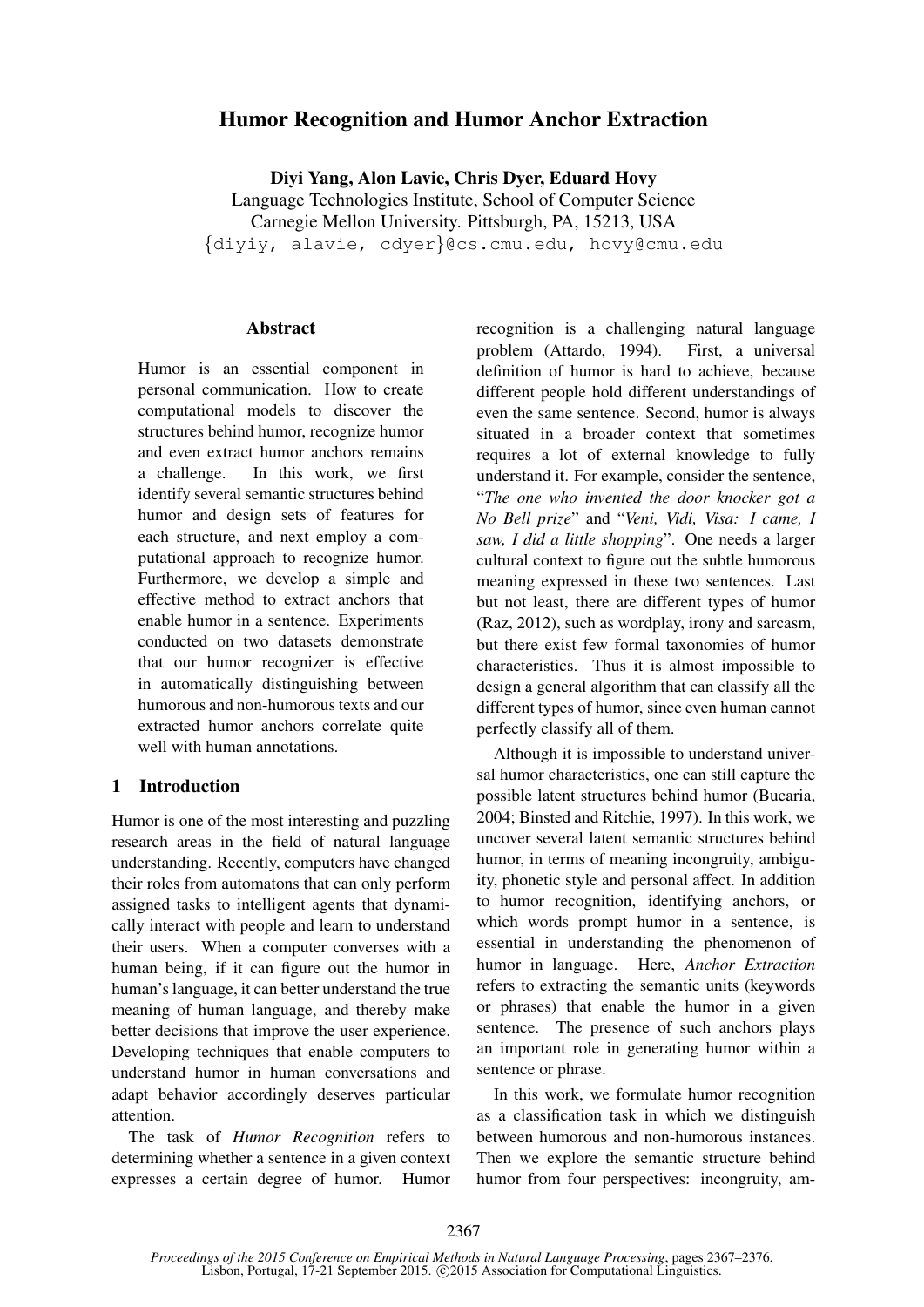biguity, interpersonal effect and phonetic style. For each latent structure, we design a set of features to capture the potential indicators of humor. With high classification accuracy, we then extract humor anchors in sentences via a simple and effective method. Both quantitative and qualitative experimental results are provided to validate the classification and anchor extraction performance.

# 2 Related Work

Most existing studies on humor recognition are formulated as a binary classification problem and try to recognize jokes via a set of linguistic features (Purandare and Litman, 2006; Kiddon and Brun, 2011). For example, Mihalcea and Strapparava (2005) defined three types of humorspecific stylistic features: Alliteration, Antonym and Adult Slang, and trained a classifier based on these feature representations. Similarly, Zhang and Liu (2014) designed several categories of humor-related features, derived from influential humor theories, linguistic norms, and affective dimensions, and input around fifty features into the Gradient Boosting Regression Tree model for humor recognition. Taylor and Mazlack (2004) recognized wordplay jokes based on statistical language recognition techniques, where they learned statistical patterns of text in N-grams and provided a heuristic focus for a location of where wordplay may or may not occur. Similar work can also be found in (Taylor, 2009), which described humor detection process through Ontological Semantics by automatically transposing the text into the formatted text-meaning representation to detect humor. In addition to language features, some other studies also utilize spoken or multimodal signals. For example, Purandare and Litman (2006) analyzed acoustic-prosodic and linguistic features to automatically recognize humor during spoken conversations. However, the humor related features in most of those works are not systematically derived or explained.

One essential component in humor recognition is the construction of negative data instances. Classifiers based on negative samples that lie in a different domain than humor positive instances will have high classification performance, but are not necessarily good classifiers. There are few existing benchmark datasets for humor recognition and most studies select negative instances specifically. For example, Mihalcea and

Strapparava (2005) constructed the set of negative examples by using news title from Reuters news, proverbs and British National Corpus. (Zhang, el. al 2014) randomly sampled 1500 tweets and then asked annotators to filter out humorous tweets.

Compared to humor recognition, humor generation has received quite a lot attention in the past decades(Stock and Strapparava, 2005; Ritchie, 2005; Hong and Ong, 2009). Most generation work draws on humor theories to account for humor factors, such as the Script-based Semantic Theory of Humor (Raskin, 1985; Labutov and Lipson, 2012) and employs templates to generate jokes. For example, Ozbal and Strapparava (2012) created humorous neologism using WordNet and ConceptNet. In detail, their system combined several linguistic resources to generate creative names, more specifically neologisms based on homophonic puns and metaphors. Stock and Strapparava (2005) introduced HAHACRONYM, a system (an acronym ironic re-analyzer and generator) devoted to produce humorous acronyms mainly by exploiting incongruity theories (Stock and Strapparava, 2003).

In contrast to research on humor recognition and generation, there are few studies that identify the humor anchors that trigger humorous effects in general sentences. A certain type of jokes might have specific structures or characteristics that provide pointers to humor anchors. For example, in the problem of "That's what she said" (Kiddon and Brun, 2011), characteristics that involves the using of nouns that are euphemisms for sexually explicit nouns or structures common in the erotic domain might probably give clues to potential humor anchors. Similarly, in the Knock Knock jokes (Taylor and Mazlack, 2004), wordplay is what leads to the humor. However, the wordplay by itself is not enough to trigger the comic effect, thus not equivalent to the humor anchors for a joke. To address these issues, we introduce a formal definition of humor anchors and design an effective method to extract such anchors in this work. To the best of our knowledge, this is the first study on extracting humor anchors that trigger humor in general sentences.

# 3 Data Preparation

To perform automatic recognition of humor and humor anchor extraction, a data set consisting of both humorous (positive) and non-humorous (negative) examples is needed. The dataset we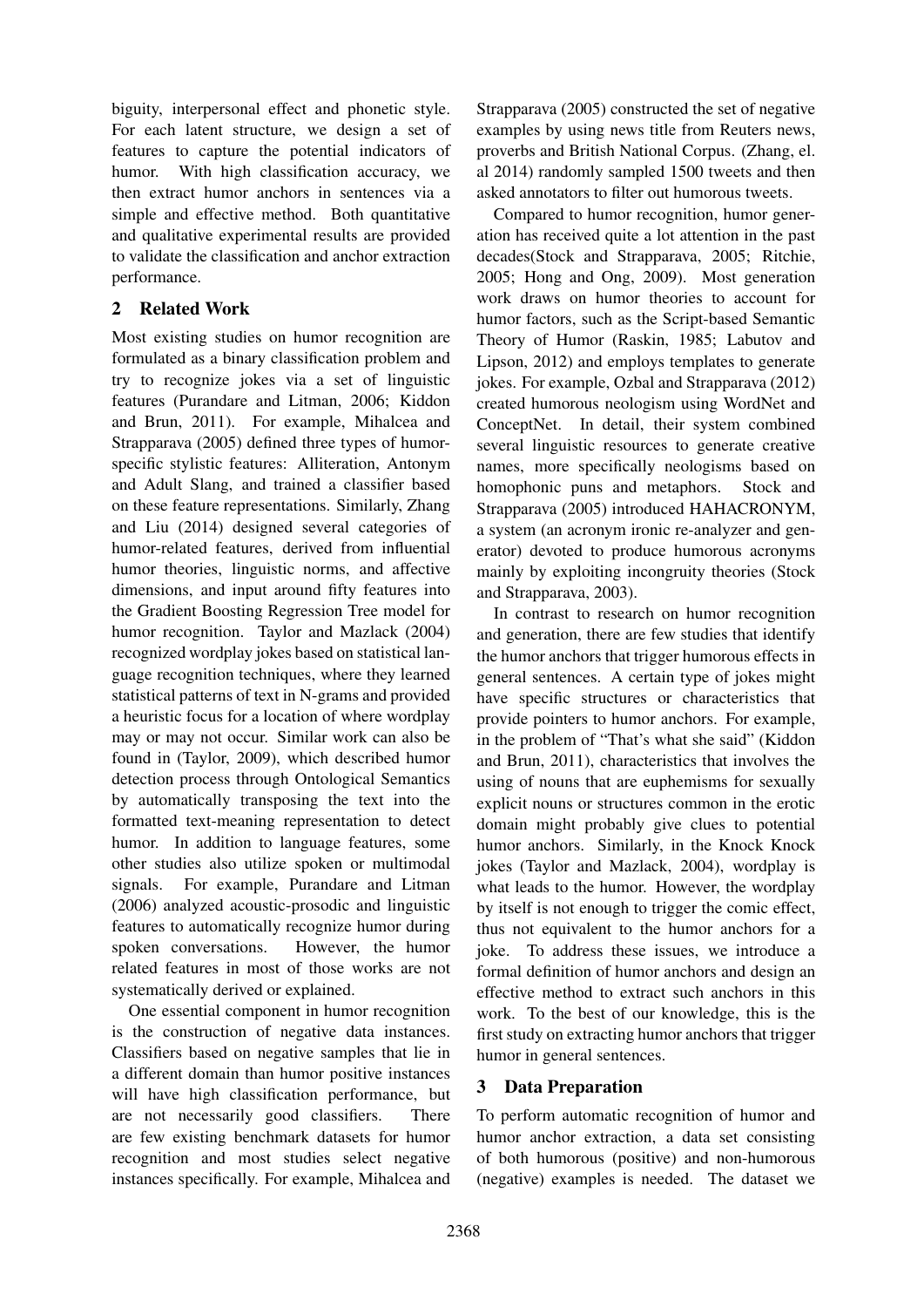use to conduct our humor recognition experiments includes two parts: Pun of the Day  $<sup>1</sup>$  and the 16000</sup> One-Liner dataset (Mihalcea and Strapparava, 2005). The two data sets only contain humorous text. In order to acquire negative samples for the humor classification task, we sample negative samples from four resources, including AP News<sup>2</sup>, New York Times, Yahoo! Answer<sup>3</sup> and Proverb<sup>4</sup>. Such datasets not only enable us to automatically learn computational models for humor recognition, but also provide us with the chances to evaluate the performance of our model.

However, directly applying sentences extracted from those four resources and simply treating them as negative instances of humor recognition could result in deceptively high performance of classification, due to the domain differences between positive and negative datasets. For example, the humor sentences in our positive datasets often relate to daily lives, such as "*My wife tells me I'm a skeptic, but I don't believe a word she says.*". Meanwhile, sentences in news websites sometimes describe scenes related to wars or politics, such as "*Judge Thomas P. Griesa of Federal District Court in Manhattan stopped short of issuing sanctions*". Such domain differences between descriptive words might make a naive bag of words model perform quite well, without taking into account the deeper semantic structures behind humor. To deal with this issue, we extract our negative instances in a way that tries to minimize such domain differences by (1) selecting negative instances whose words are all contained in our positive instance word dictionary and (2) forcing the text length of non-humorous instances to follow the similar length restriction as humorous examples, i.e. one sentence with an average length of 10-30 words. Here, we assume sentences come from the aforementioned four resources are all non-humorous in nature. Table 1 provides a detailed statistical description to our datasets.

#### 4 Latent Structures behind Humor

In this section, we explore the latent semantic structures behind humor in four aspects: (a) Incongruity; (b) Ambiguity; (c) Interpersonal

| Dataset          | $\#Positive$ | $ $ #Negative |
|------------------|--------------|---------------|
| Pun of the Day   | 2423         | 2403          |
| 16000 One Liners | 16000        | 16002         |

Table 1: Statistics on Two Datasets

Effect and (d) Phonetic Style. For each latent structure, a set of features is designed to capture the corresponding indicators of humor.

## 4.1 Incongruity Structure

"Laughter arises from the view of two or more inconsistent, unsuitable, or incongruous parts or circumstances, considered as united in complex object or assemblage, or as acquiring a sort of mutual relation from the peculiar manner in which the mind takes notice of them" (Lefcourt, 2001). The essence of the laughable is the incongruous, the disconnecting of one idea from another (Paulos, 2008). Humor sometimes relies on a certain type of incongruity, such as opposition or contradiction. For example, the following 'clean desk' and 'cluttered desk drawer' example (Mihalcea and Strapparava, 2005) presents an incongruous/contrast structure, resulting in a comic effect.

## *A clean desk is a sign of a cluttered desk drawer.*

Direct identification of incongruity is hard to achieve, however, it is relatively easier to measure the semantic disconnection in a sentence. Taking advantage of Word2Vec<sup>5</sup>, we extract two types of features to evaluate the meaning distance<sup>6</sup> between content word pairs in a sentence (Mikolov et al., 2013):

- Disconnection: the maximum meaning distance of word pairs in a sentence.
- Repetition: the minimum meaning distance of word pairs in a sentence.

## 4.2 Ambiguity Theory

Ambiguity (Bucaria, 2004), the disambiguation of words with multiple meanings (Bekinschtein et al., 2011), is a crucial component of many humor jokes (Miller and Gurevych, 2015). Humor and ambiguity often come together when a listener expects one meaning, but is forced to use another

<sup>1</sup> Pun of the Day: http://www.punoftheday. com/ This constructed dataset will be made public.

<sup>2</sup> http://hosted.ap.org/dynamic/fronts/HOME?SITE=AP 3 https://answers.yahoo.com/

<sup>&</sup>lt;sup>4</sup>Manually extracted 654 proverbs from Proverb websites

<sup>5</sup> https://code.google.com/p/word2vec/

 $6W$ e take the generic Word2Vec vectors without training new vectors for our specific domain. In addition, vectors associated with senses (Kumar Jauhar et al., 2015) might be alternative advantageous in this task.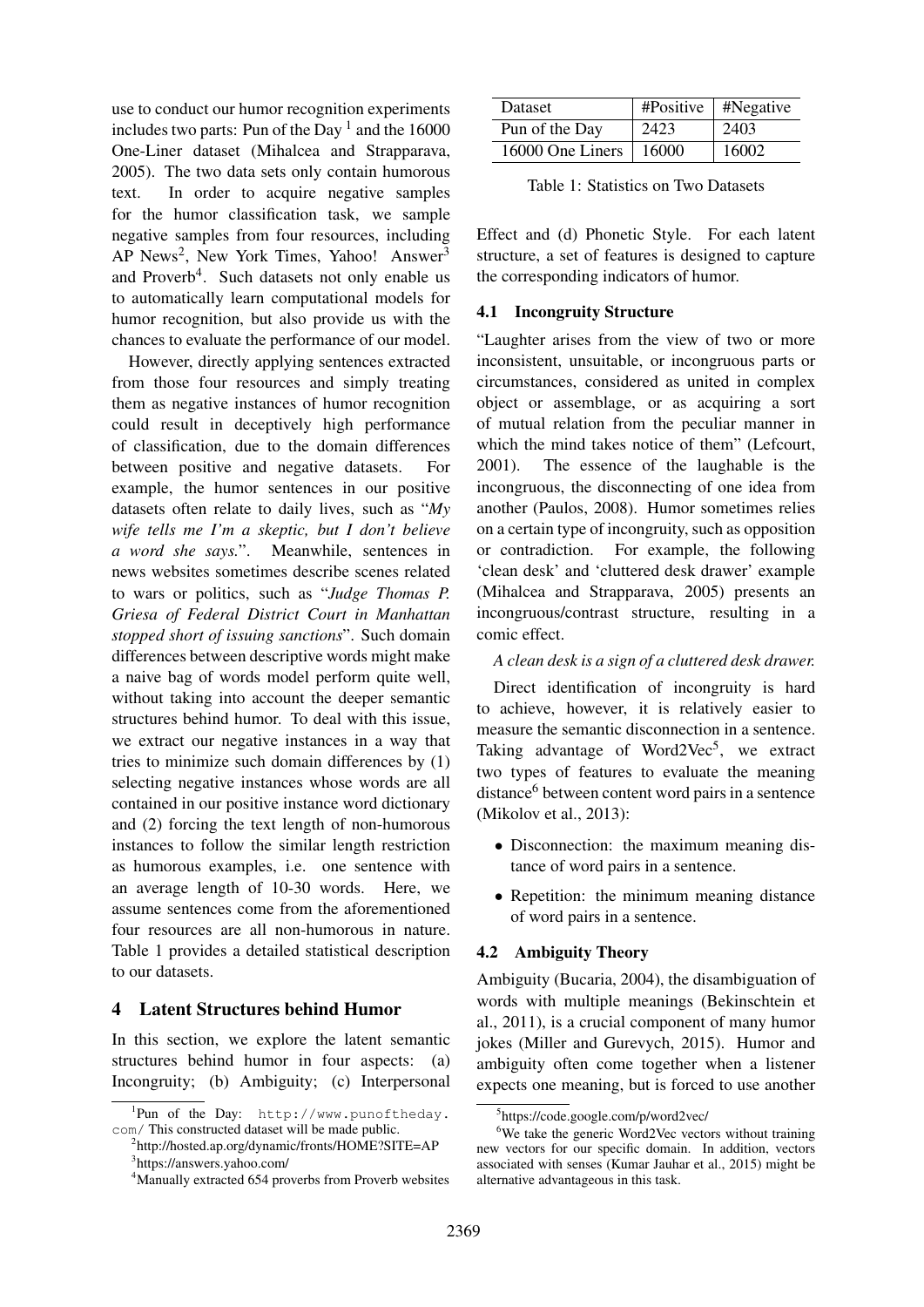meaning. Ambiguity occurs when the words of the surface sentence structure can be grouped in more than one way, thus yielding more than one associated deep structures, as shown in the example below.

## *Did you hear about the guy whose whole left side was cut off? He's all right now*.

The multiple possible meanings of words provide readers with different understandings. To capture the ambiguity contained in a sentence, we utilize the lexical resource WordNet (Fellbaum, 1998) and capture the ambiguity as follows:

- Sense Combination: the sense combination in a sentence computed as follows: we first use a POS tagger (Toutanova et al., 2003) to identify Noun, Verb, Adj, Adv. Then we consider the possible meanings of such words  $\{w_1, w_2 \cdots w_k\}$  via WordNet and calculate the sense combinations as  $log(\prod_{i=1}^{k} n_{w_i})$ .  $n_{w_i}$  is the total number of senses of word  $w_i$ .
- Sense Farmost: the largest Path Similarity<sup>7</sup> of any word senses in a sentence.
- Sense Closest: the smallest Path Similarity of any word senses in a sentence.

## 4.3 Interpersonal Effect

Besides humor theories and linguistic style modeling, one important theory behind humor is its social/hostility focus, especially regarding its interpersonal effect on receivers. That is, humor is essentially associated with sentiment (Zhang and Liu, 2014) and subjectivity (Wiebe and Mihalcea, 2006). For example, a sentence is likely to be humorous if it contains some words carrying strong sentiment, such as 'idiot' as follows.

*Your village called. They want their Idiot back.*

Each word is associated with positive or negative sentiments and such measurements reflect the emotion expressed by the writer. To identify the word-associated sentiment, we use the word association resource in the work by (Wilson et al., 2005), which provides annotations and clues to measure the subjectivity and sentiment associated with words. This enables us to design the following features.

• Negative (Positive) Polarity: the number of occurrences of all Negative (Positive) words. • Weak (Strong) Subjectivity: the number of occurrences of all Weak (Strong) Subjectivity oriented words in a sentence. It is the linguistic expression of people's opinions, evaluations, beliefs or speculations.

## 4.4 Phonetic Style

Many humorous texts play with sounds, creating incongruous sounds or words. Some studies (Mihalcea and Strapparava, 2005) have shown that the phonetic properties of humorous sentences are at least as important as their content. Many one-liner jokes contain linguistic phenomena such as alliteration, word repetition and rhyme that produce a comic effect even if the jokes are not necessarily meant to be humorous in content.

*What is the difference between a nicely dressed man on a tricycle and a poorly dressed man on a bicycle? A tire.*

An alliteration chain refers to two or more words beginning with the same phones. A rhyme chain is defined as the relationship that words end with the same syllable. To extract this phonetic feature, we take advantage of the CMU Pronouncing Dictionary<sup>8</sup> and design four features as follows:

- Alliteration: the number of alliteration chains in a sentence, and the maximum length of alliteration chains.
- Rhyme: the number of rhyme chains and the maximum length of rhyme chains.

# 5 Humor Anchor Extraction

In addition to humor recognition, identifying anchors, or which words prompt humor in a sentence, is also essential in understanding humor language phenomena. In this section, we first define what humor anchors are and then describe how to extract such semantic units that enable humor in a given sentence.

# 5.1 Humor Anchor Definition

The semantic units or humor anchors enable humor in a given sentence, and are reflected in the form of sentence words. However, not every single word can be a humor anchor. For example, *I am glad that I know sign language; it is pretty handy*. In this one-liner, words such as 'am' and 'is' are not able to enable humor

<sup>7</sup> Path Similarity: http://www.nltk.org/howto/ wordnet.html

<sup>8</sup> http://www.speech.cs.cmu.edu/cgi-bin/cmudict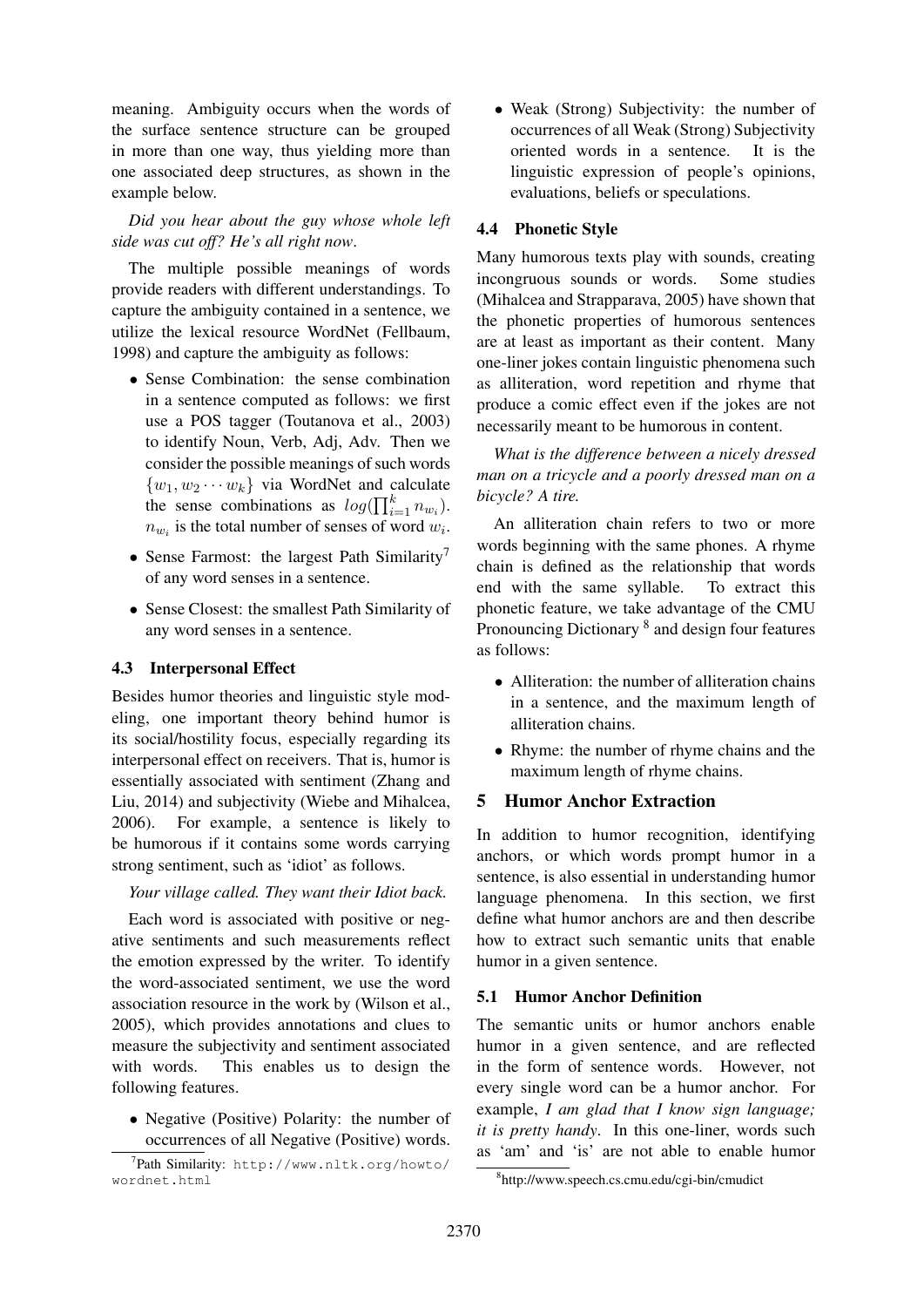

Figure 1: Humor Anchor Extraction Overview. Based on the parsing output of each sentence, we generate its humor anchor candidates. We then apply the Maximal Decrement algorithm to these candidates. The humor anchor subset that gives the maximal decrement is the extracted humor anchors for that sentence.

via themselves. Similarly, 'sign' or 'language' itself are not capable to prompt comic effect. The possible anchors in this example should contain both 'sign language' and 'handy'; it is the combination of these two spans that triggers humor. Therefore, formally defined, a humor anchor is a meaningful, complete, minimal set of word spans in a sentence that potentially enable one of the latent structures of Section 4 to occur. (1) *Meaningful* means humor anchors are meaningful word spans, not meaningless stop words in a sentence; (2) *Completeness* shows that all possible humor anchors should be covered by this anchor set and no individual span in this anchor set is capable enough to enable humor; (3) *Minimal* emphasizes that it is the combination of these anchors together that prompts comic effect; discarding any anchors from this candidate set destroys the humorous effect.

#### 5.2 Anchor Extraction Method

Based on the humor anchor requirements listed above, we scoped humor anchor candidates to words or phrases that belong to the syntactic categories of Noun, Verb, Noun Phrase, Verb Phrase, ADVP or ADJP. Those properties are acquired via a sentence parse tree. To generate anchor candidates, we parsed each sentence and selected words or phrases that satisfy one or more of the latent structure criteria by first extracting the minimal parse subtrees of NP, VP, ADVP and

ADJP and then adding remaining Nouns and Verbs into candidate sets.

The above anchor generation process provides us with all possible anchors that might enable humor. It satisfies the *Meaningful* and *Completeness* requirements. To extract a *Minimal* set of anchors, we proposed a simple and effective method of Maximal Decrement. Its basic idea is summarized as follows: Each complete sentence has a predicted humor score, which is computed via a humor recognition classifier trained on all data points. This humor recognizer is not limited to any specific classifiers or features as long as it provides good classification accuracy, which guarantees the generalization ability of our anchor extraction method. We next enumerate a subset of anchors from all potential anchors for this sentence. Then, we recompute the predicted humor score by providing the classifier with features associated with the current sentence, after removing that subset of anchors. Note that our designed humor structural features are all word order free, thereby not distinguishing between complete and incomplete sentences. The subset of humor anchor candidates that provides the maximum decrement of humor predicted scores is then returned as the extracted humor anchor set.

Mathematically,  $X_i$  is the word set of sentence i. Let  $f$  denote the trained classifier on all data instances.  $f(X_i)$  is the predicted humor score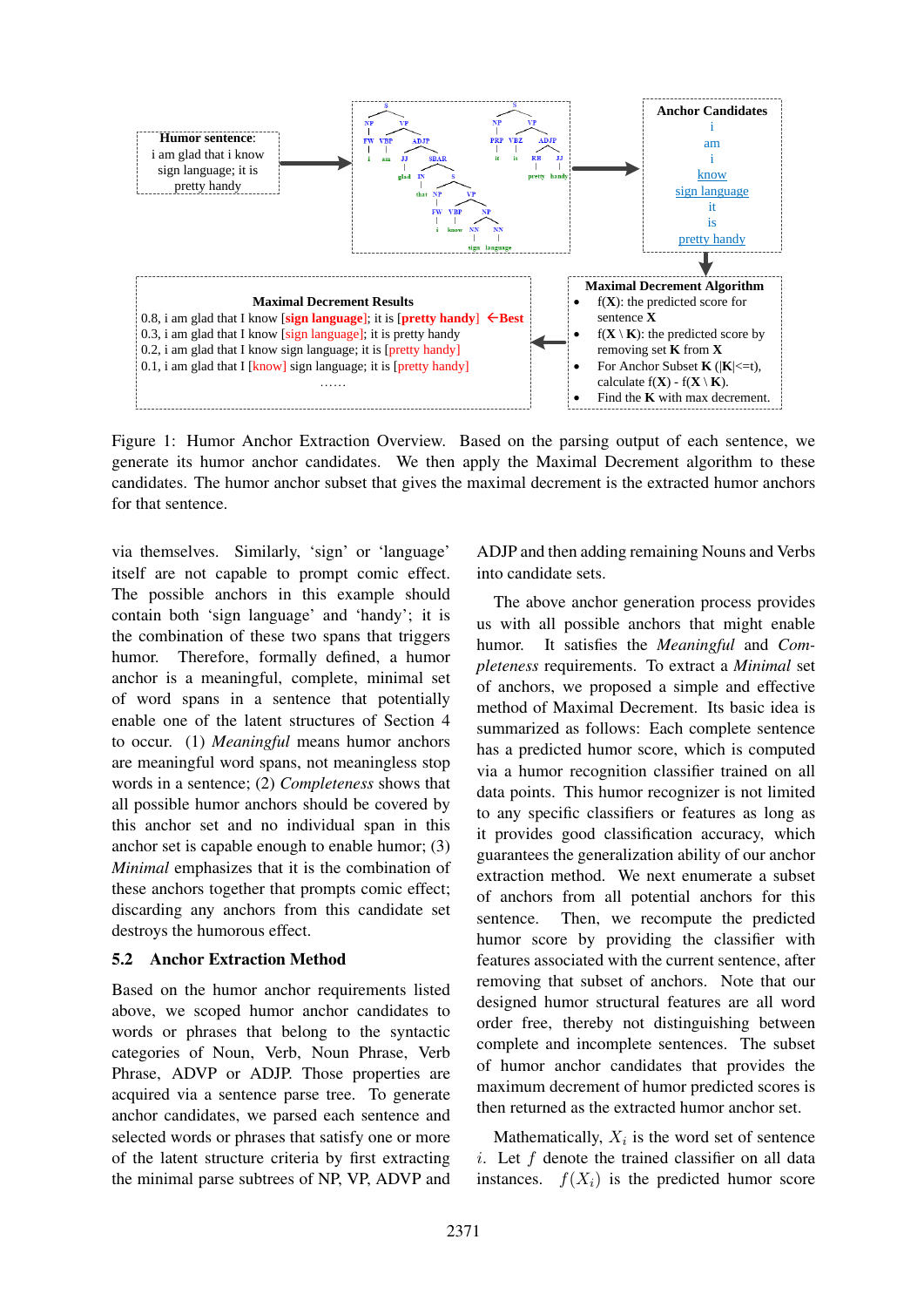for sentence i before performing any operations. Denote  $K_i(K_i \subset X_i)$  as the subset of words that we need to remove from sentence  $i$ . The size of  $K_i$  should be smaller than a threshold t,  $|K_i| \leq t$ .  $f(X_i/K_i)$  is the recomputed humor score for sentence i after removing  $K_i$ . Our Maximal Decrement method tries to maximize the following objective by enumerating all possible  $K_i$ s. The subset  $K_i$  that gives the maximal decrement is returned as our extracted humor anchors for sentence i. The system overview is shown in Figure 1.

$$
\arg\min_{|K_i \le t|} f(X_i) - f(X_i/K_i) \tag{1}
$$

#### 6 Experiment

In this section, we validate the performance of different semantic structures we extracted on humor recognition and how the combination of the structures contributes to classification. In addition, both qualitative and quantitative results regarding humor anchor extraction performance are explored.

#### 6.1 Humor Recognition

We formulate humor recognition as a traditional text classification problem, and apply Random Forest to perform 10 fold cross validation on two datasets. Random Forest is an ensemble of decision trees <sup>9</sup> for classification (regression) that constructs a multitude of decision trees at training time and outputs the class that is the mode of the classes output by individual trees. Unlike single decision trees, which are likely to suffer from high variance or high bias, random forests use averaging to find a natural balance between the two extremes.

In addition to the four latent structures behind humor, we also design a set of K Nearest Neighbor (KNN) features that uses the humor classes of the K sentences  $(K = 5)$  that are the closest to this sentence in terms of meaning distance in the training data. We use several methods to act as baselines for comparison with our classier. Bag of Words baseline is used to capture a multiset of words in a sentence that might differentiate humor and non-humor. Language Model baseline assigns a humor/nonhumor probability to words in a sentence via probability distributions. Word2Vec baseline represents the

meaning of sentences via Word2Vec (Mikolov et al., 2013) distributional semantic meaning representation. We implemented an earlier work (Mihalcea and Strapparava, 2005) that exploits stylistic features including alliteration, autonomy and adult slang and ensembles with bag of words representations, denoted as SaC Ensemble. It is worth mentioning that our datasets are balanced in terms of positive and negative instances, giving a random classification accuracy of 50%.



Figure 2: Different Latent Structures' Contribution to Humor Recognition

We first explored how different latent semantic structures affect humor recognition performance and summarize the results in Figure 2. It is evident that *Incongruity* performs the best among all latent semantic structures in the context of Pun of the Day and both *Ambiguity* and *Phonetic* substantially contribute to recognition performance on the 16000 One Liners dataset. The reason behind the differences in performance with *Incongruity* and with *Phonetic* lies in the different nature of the corpus. Most puns are well structured and play with contrasting or incongruous meaning. However, humor sentences in the 16000 One Liners often rely on the reader's awareness of attention-catching sounds (Mihalcea and Strapparava, 2005). This demonstrates that humor characteristics are expressed differently in different contexts and datasets.

We also investigated how the combination of such semantic structures performs compared with our proposed baselines, as shown in Table 2. Here, we denote the combination of four latent structures and KNN features as Human Centric Features (HCF). From Table 2, we found that (1) HCF (21 features in total) has a bigger contribution to humor recognition, compared with Bag of Words and Language Model (LM). The

<sup>9</sup> https://www.kaggle.com/wiki/RandomForests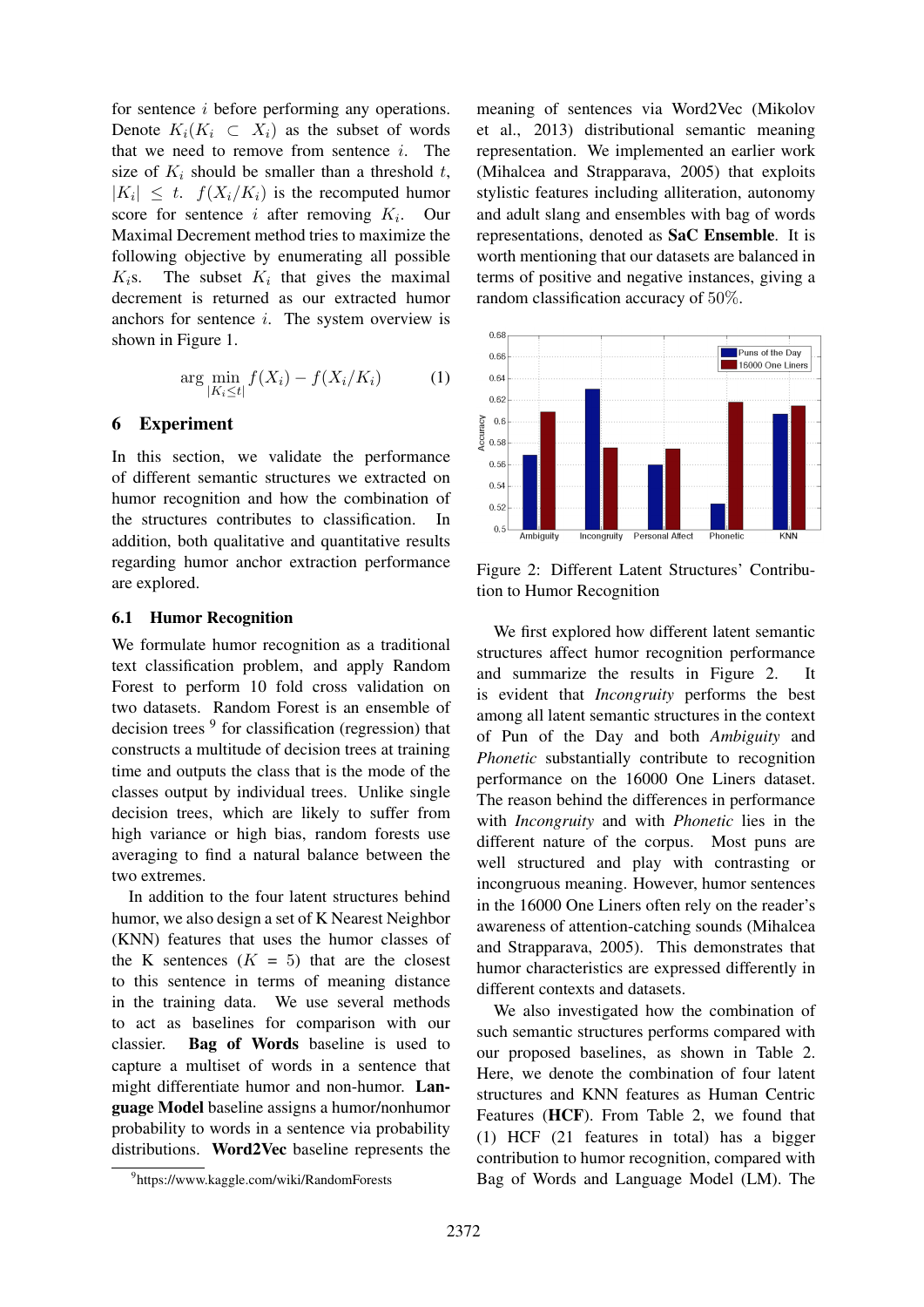|                | Pun of the Day |           |        | 16000 One Liners |          |           |        |                |
|----------------|----------------|-----------|--------|------------------|----------|-----------|--------|----------------|
|                | Accuracy       | Precision | Recall | F1               | Accuracy | Precision | Recall | F <sub>1</sub> |
| <b>HCF</b>     | 0.705          | 0.696     | 0.736  | 0.715            | 0.701    | 0.685     | 0.746  | 0.714          |
| Bag of Words   | 0.632          | 0.623     | 0.686  | 0.650            | 0.673    | 0.708     | 0.662  | 0.684          |
| Language Model | 0.627          | 0.602     | 0.762  | 0.673            | 0.635    | 0.645     | 0.596  | 0.620          |
| Word2Vec       | 0.833          | 0.804     | 0.880  | 0.841            | 0.781    | 0.767     | 0.809  | 0.787          |
| SaC Ensemble   | 0.763          | 0.838     | 0.655  | 0.735            | 0.662    | 0.628     | 0.796  | 0.701          |
| Word2Vec+HCF   | 0.854          | 0.834     | 0.888  | 0.859            | 0.797    | 0.776     | 0.836  | 0.805          |

Table 2: Comparison of Different Methods of Humor Recognition

inadequacy of LM also indicates that we can alleviate the domain differences and capture the real humor. (2) SaC Ensemble is inferior to the combination of Word2Vec and HCF because it does not involve enough latent structures such as Interpersonal Effect and distributional semantics. (3) The combination of Word2Vec and HCF (Word2Vec+HCF) gives the best classification performance because it takes into account both latent structures and semantic word meanings. Such a conclusion is consistent across two datasets. This indicates that our extracted latent semantic structures are effective in capturing humorous meaning.

## 6.2 Anchor Extraction

#### Qualitative Evaluation

The above humor recognition classifier provides us with decent accuracy in identifying humor in the text. To better understand which words or semantic units enable humor in sentences, we performed humor anchor extraction as described in Section 5.2. We set the size of the humor anchor set as 3, i.e.  $t = 3$ . The classifier that is used to predict the humor score is trained on all data instances. Then all predicted humorous instances are collected and input into the humor anchor extraction component. Based on the Maximal Decrement method, a set of humor anchors is extracted for each instance.

Table 3 presents selected extracted humor anchor results, including both successful and unsatisfying extractions. As we can see, extracted humor anchors are quite reasonable in explaining the humor causes or focuses. For example, in the sentence "*I used to be a watchmaker; it is a great job and I made my own hours*", our method selected 'watchmaker', 'made' and 'hours' as humor anchors. It makes sense because each word is necessary and essential to enable humor.

Deleting 'watchmaker' will make the combination of 'made' and 'hours' helpless to the comic effect. To sum up, our extracted anchor extraction works fairly well in identifying the focus and meaning of humor language.

#### Quantitative Evaluation

In addition to the above qualitative exploration, we also conducted quantitative evaluations. For each dataset, we randomly sampled 200 sentences. Then for each sentence, 3 annotators are asked to annotate and label the possible humor anchors. To assess the consistency of the labeling in this context, we introduced an Annotation Agreement Ratio (AAR) measurement as follows:

$$
AAR(A, B) = \frac{1}{N_s} \sum_{i=1}^{N_s} \frac{|A_i \cap B_i|}{|A_i \cup B_i|}
$$

Here,  $N_s$  is the total number of sentences.  $A_i$ and  $B_i$  are the humor anchor sets of sentence i provided by annotator A and B respectively. The AARs on Pun of the Day and 16000 One Liners datasets are 0.618 and 0.433 respectively, computed by averaging the AAR scores between any two different annotators, which indicate relatively reasonable agreement.

As a further step to validate the effectiveness of our anchor extraction method, we also introduced two baselines. The Random Extraction baseline selects humor anchors by sampling words in a sentence randomly. Similarly, POS Extraction baseline generates anchors by narrowing down all the words in a sentence to a set of certain POS, e.g. Noun, Verb, Noun Phrase, Verb Phrase, ADVP and ADJP and then sampling words from this set.

To evaluate whether our extracted anchors are consistent with human annotation, we used each annotator's extracted anchor list as the ground truth, and compared with anchor list provided by our method. To identify whether two anchors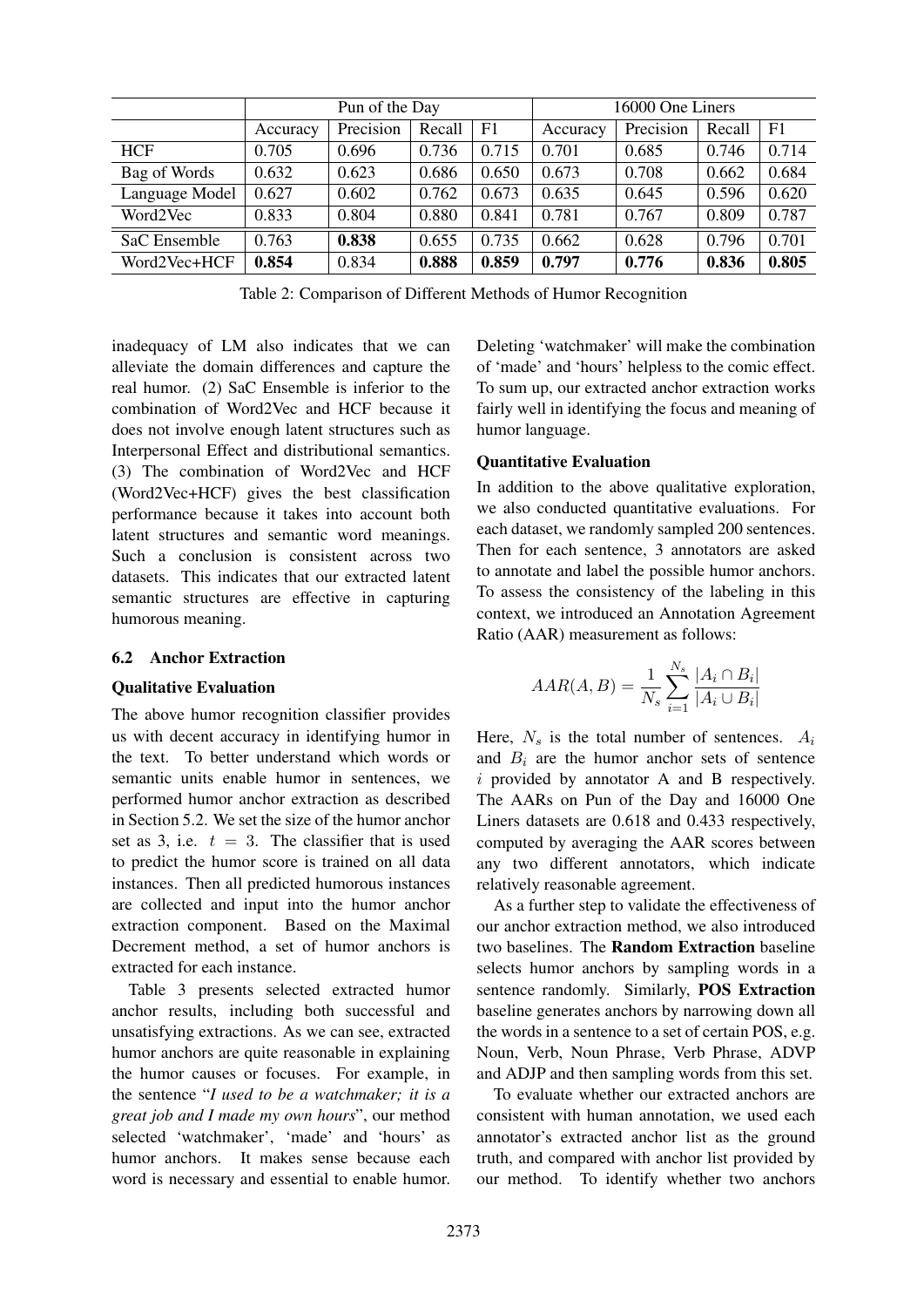| <b>Result Category</b> | <b>Representative Sentences</b>                                                              |
|------------------------|----------------------------------------------------------------------------------------------|
|                        | Did you hear about the guy who got <b>hit</b> in the head with a can of <b>soda</b> ? He was |
|                        | lucky it was a <b>soft drink</b> .                                                           |
| Good                   | I was struggling to figure out how <b>lightning works</b> then it <b>struck</b> me.          |
|                        | The one who invented the door knocker got a No-bell prize.                                   |
|                        | I used to be a <b>watchmaker</b> ; it is a great job and I <b>made</b> my own hours.         |
|                        | I wanted to lose weight, so I went to the paint store. I heard I could get                   |
| <b>Bad</b>             | thinner there.                                                                               |
|                        | I used to be a <b>banker</b> but I <b>lost</b> interest                                      |

Table 3: Representative Extracted Humor Anchors. Highlighted parts are the extracted humor anchors in a sentence.

are the same, we introduce two measurements: Exact (EX) Matching and At-Least-One (ALO) Matching. Exact Matching requires the two anchors to be exactly the same. For ALO, two anchors are considered the same if they have at least one word in common. Recall, Precision and F1 Score are act as evaluation metrics. We then average the three annotators' individual scores to get the final extraction performance.

| <b>Metrics</b>           | Recall | Precision | F <sub>1</sub> |  |  |  |
|--------------------------|--------|-----------|----------------|--|--|--|
| Pun of the Day Dataset   |        |           |                |  |  |  |
| <b>MDE EX</b>            | 0.444  | 0.446     | 0.438          |  |  |  |
| POS EX                   | 0.166  | 0.170     | 0.165          |  |  |  |
| Random EX                | 0.121  | 0.116     | 0.116          |  |  |  |
| MDE ALO                  | 0.782  | 0.784     | 0.756          |  |  |  |
| POS ALO                  | 0.364  | 0.371     | 0.360          |  |  |  |
| Random ALO               | 0.297  | 0.287     | 0.285          |  |  |  |
| 16000 One Liners Dataset |        |           |                |  |  |  |
| <b>MDE EX</b>            | 0.314  | 0.281     | 0.288          |  |  |  |
| POS EX                   | 0.104  | 0.110     | 0.104          |  |  |  |
| Random EX                | 0.087  | 0.075     | 0.079          |  |  |  |
| <b>MDE ALO</b>           | 0.675  | 0.638     | 0.616          |  |  |  |
| POS ALO                  | 0.386  | 0.363     | 0.356          |  |  |  |
| Random ALO               | 0.341  | 0.334     | 0.319          |  |  |  |

Table 4: Quantitative Result Comparison of Humor Anchor Extraction

The quantitative evaluation results are summarized in Table 4. Maximal Decrement Extraction is denoted as MDE; POS Extraction is denoted as POS, and Random Extraction is denoted as Random. We report both ALO and EX results for MED, POS and Random. From Table 4, we found that MDE performs quite well under the measurement of human annotation in terms of both ALO and EX settings. This again validates our assumption towards humor anchors and the effectiveness of our anchor extraction method.

## 6.3 Discussion

The above two subsections described the performance of both humor recognition and humor anchor extraction tasks. In terms of humor recognition, incongruity, ambiguity, personal affect and phonetic style are taken into consideration to assist the identification of humorous language. We focus on discovering generalized structures behind humor, and did not take into account sexual oriented words such as adult slang in modeling humorous language. Based on our results, these four latent structures are effective in capturing humor characteristics and such characteristics are expressed to different extents in different contexts. Note that we can apply any classification methods with our humor latent structures. Once such structures help us acquire high recognition accuracy, we can perform the generalized Maximal Decrement extraction method to identify anchors in humorous text.

Both humor recognition and humor anchor extraction suffer from several common issues. (1) Phrase Meaning: For example, a humorous sentence "*How does the earth get clean? It takes a meteor shower*" is predicted as non-humorous, because the recognizer does not fully understand the meaning of 'meteor shower', let alone the comic effect caused by 'earth', 'clean' and 'meteor shower'. For the unsatisfying example in Table 3 "*I used to be a banker but I lost interest*", anchor extraction would work better if it recognizes 'lost interest' correctly as a basic semantic unit. (2) **External Knowledge**: For jokes that involve idioms or social phenomena, or need some external knowledge such as "*Veni, Vidi, Visa: I came, I saw, I did a little shopping*", both humor recognition and anchor extraction fail because a broader and implicit comparison of this sentence and its origin ("*Veni, Vidi, Vici: I came, I*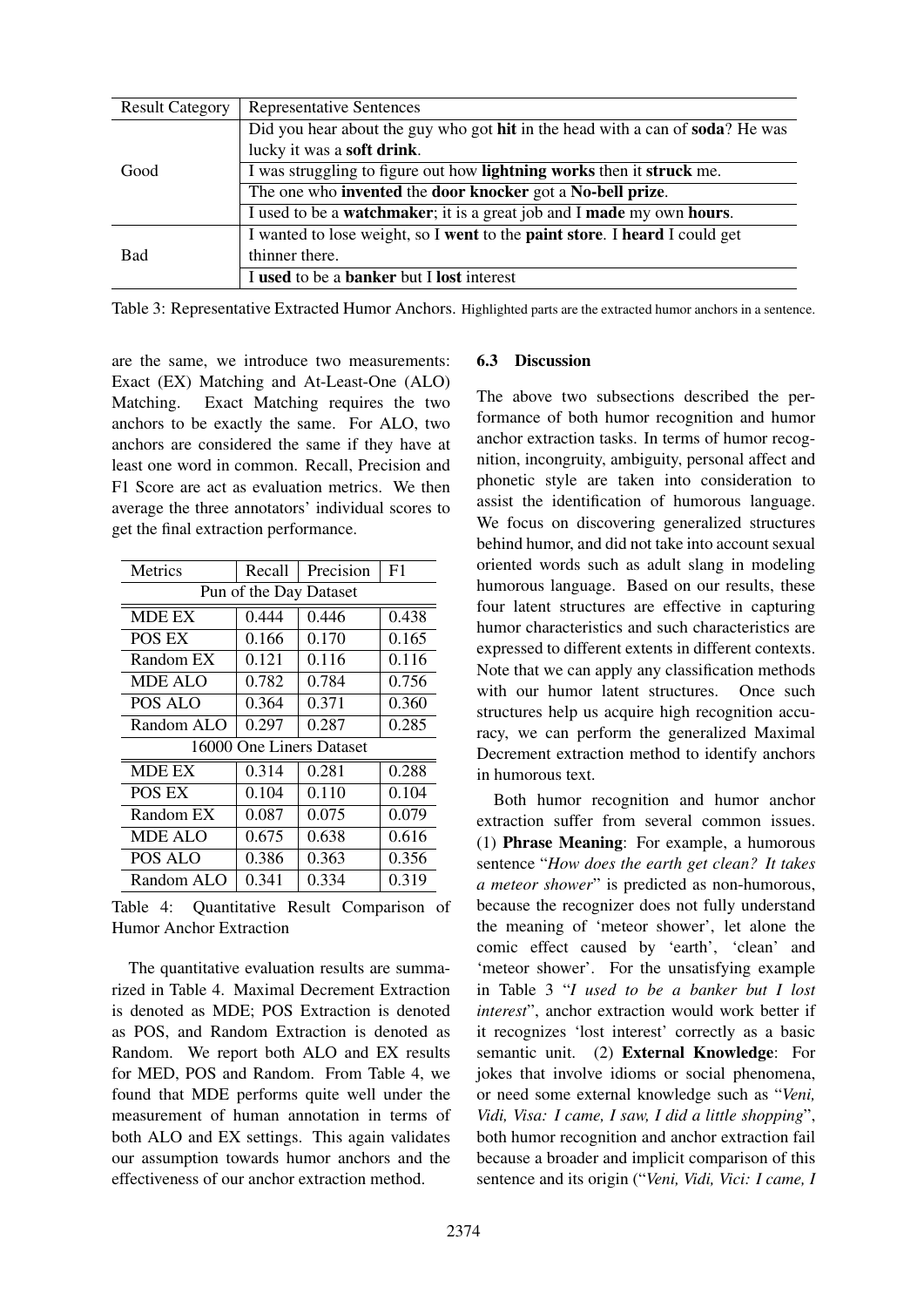*saw, I conquered...* ") is hard to be captured from a sentence. (3) Humor Categorization: Moreover, a fine granularity categorization of humor might aid in understanding humorous language, because humor has different types of manifestations, such as irony, sarcasm, creativity, insult and wordplay. Therefore, more sophisticated techniques in modeling phrase meaning, external knowledge, humor types, etc., are needed to better expose and define humor for automatic recognition and extraction.

## 7 Conclusion

In this work, we focus on understanding humorous language through two subtasks: humor recognition and humor anchor extraction. For this purpose, we first designed four semantic structures behind humor. Based on the designed sets of features associated with each structure, we constructed different computational classifiers to recognize humor. Then we proposed a simple and effective Maximal Decrement method to automatically extract anchors that enable humor in a sentence. Experimental results conducted on two datasets demonstrate the effectiveness of our proposed latent structures. The performances of humor recognition and anchor extraction are superior compared to several baselines. In the future, we would like to step further into the discovery of humor characteristics and apply our findings to the process of humor generation.

## Acknowledgement

The authors would like to thank Li Zhou, Anna Kasunic, the anonymous reviewers, our annotators and all colleagues who have contributed their valuable comments and suggestions.

# References

- Salvatore Attardo. 1994. *Linguistic theories of humor*, volume 1. Walter de Gruyter.
- Tristan A Bekinschtein, Matthew H Davis, Jennifer M Rodd, and Adrian M Owen. 2011. Why clowns taste funny: the relationship between humor and semantic ambiguity. *The Journal of Neuroscience*, 31(26):9665–9671.
- Kim Binsted and Graeme Ritchie. 1997. Computational rules for generating punning riddles. *Humor: International Journal of Humor Research*.
- Chiara Bucaria. 2004. Lexical and syntactic ambiguity as a source of humor: The case of newspaper headlines. *Humor*, 17(3):279–310.
- Christiane Fellbaum. 1998. *WordNet*. Wiley Online Library.
- Bryan Anthony Hong and Ethel Ong. 2009. Automatically extracting word relationships as templates for pun generation. In *Proceedings of the Workshop on Computational Approaches to Linguistic Creativity*, CALC '09, pages 24–31, Stroudsburg, PA, USA. Association for Computational Linguistics.
- Chloe Kiddon and Yuriy Brun. 2011. That's what she said: double entendre identification. In *Proceedings of the 49th Annual Meeting of the Association for Computational Linguistics: Human Language Technologies: short papers-Volume 2*, pages 89–94. Association for Computational Linguistics.
- Sujay Kumar Jauhar, Chris Dyer, and Eduard Hovy. 2015. Ontologically grounded multi-sense representation learning for semantic vector space models. In *The 2015 Conference of the North American Chapter of the Association for Computational Linguistics*.
- Igor Labutov and Hod Lipson. 2012. Humor as circuits in semantic networks. In *Proceedings of the 50th Annual Meeting of the Association for Computational Linguistics: Short Papers-Volume 2*, pages 150–155. Association for Computational Linguistics.
- Herbert M Lefcourt. 2001. *Humor: The psychology of living buoyantly*. Springer Science & Business Media.
- Rada Mihalcea and Carlo Strapparava. 2005. Making computers laugh: Investigations in automatic humor recognition. In *Proceedings of the Conference on Human Language Technology and Empirical Methods in Natural Language Processing*, pages 531– 538. Association for Computational Linguistics.
- Tomas Mikolov, Ilya Sutskever, Kai Chen, Greg S Corrado, and Jeff Dean. 2013. Distributed representations of words and phrases and their compositionality. In *Advances in Neural Information Processing Systems*, pages 3111–3119.
- Tristan Miller and Iryna Gurevych. 2015. Automatic disambiguation of english puns. In *Proceedings of the 53rd Annual Meeting of the Association for Computational Linguistics and the 7th International Joint Conference on Natural Language Processing (Volume 1: Long Papers)*, pages 719–729, Beijing, China, July. Association for Computational Linguistics.
- Gözde Ozbal and Carlo Strapparava. 2012. Computational humour for creative naming. *Computational Humor 2012*, page 15.
- John Allen Paulos. 2008. *Mathematics and humor: A study of the logic of humor*. University of Chicago Press.